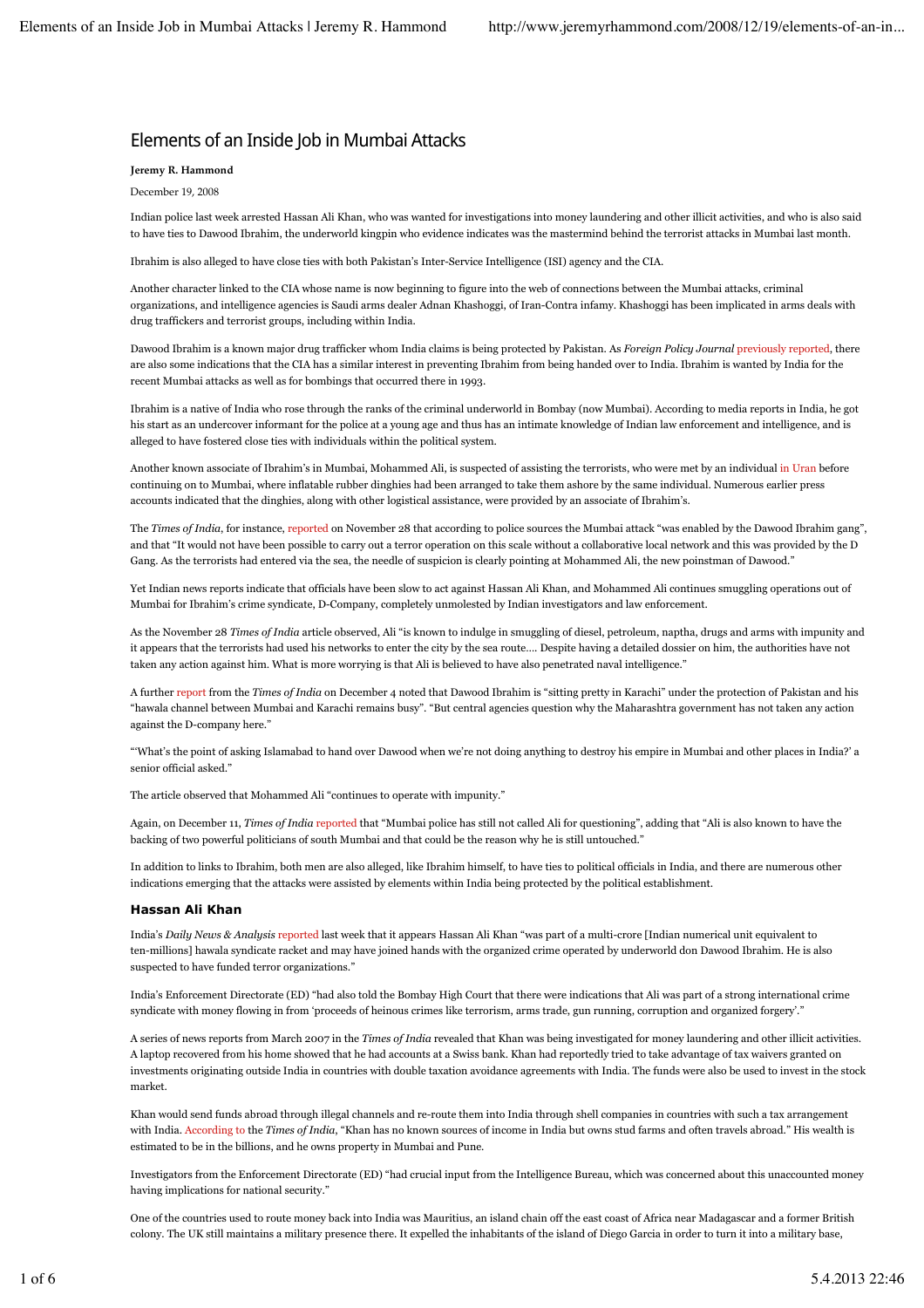which has also been used by the US for its own military operations.

According to reports, prior to the terrorist attacks in Mumbai, a team had been sent ahead and checked into the Taj Mahal hotel, one of the key targets of the attacks, and established a control room where they had food, weapons, and other supplies waiting in anticipation of the siege of the hotel by police and special forces. An identification card from Mauritius was used to check into the room.

Hassan Ali Khan has an interest in horse-racing and trades in thoroughbreds. The *Times of India* reported that "he had attracted attention on the Pune racing turf where he surfaced about five years ago as a small-time punter who suddenly became one of the biggest players. His contacts, by default, were with some of the top industrialists who have an interest in horse-trading."

Last February, the *Hindustan Times* reported that the Swiss bank involved in the money transfers, USB (United Bank of Switzerland) AG, was reluctant to assist Indian investigators, and the investigation had been stalled as a result. The ED had advised the Indian government not to approve a plan by UBS AG to buy Standard Chartered Bank, an Indian mutual fund business, because of its lack of cooperation in tracking Khan's money transfers. According to the ED, Khan had \$8 billion in the bank's accounts.

#### **Adnan Khashoggi**

The *Hindustan Times* also revealed that there was evidence that Saudi arms dealer Adnan Khashoggi of Iran-Contra infamy had transferred \$300 million to Khan from a Chase Manhattan bank account in New York. It added that Khashoggi's "arms supplies to Tamil terrorists, the LTTE, were revealed during an investigation into the 1991 assassination of Rajiv Gandhi."

Khashoggi acted as a middle-man during the Iran-Contra affair, brokering an arrangement for Israel to sell US arms from its own stockpiles to Iran. The CIA then channeled money from the sales to the Contras in support of their terrorist war against the democratically-elected government of Nicaragua. The World Court later condemned the United States for the "unlawful use of force" – a euphemism for international terrorism or the even greater crime of a war of aggression.

Investigative journalist Wayne Madsen recently reported that, according to Asian intelligence sources, Khashoggi was also involved with the CIA in an effort to support Bosnian Muslims that "brought [Dawood] Ibrahim and [Osama] Bin Laden into the same big CIA tent, along with Saudi arms dealer Adnan Khashoggi, a key Iran-contra figure in George H. W. Bush's global arms smuggling venture while he served as Vice President under Ronald Reagan. There have been reports that Ibrahim considers Khashoggi to be a hero figure."

In 1991, a Defense Intelligence Agency report listed Khashoggi as "An international arms trafficker who allegedly has sold arms to the Colombian drug traffickers, especially to the Medellin Cartel."

#### **The Global Drug Trade**

The DIA report also listed Washington's man in Columbia, Alvaro Uribe Velez, as "A Colombian politician and senator dedicated to collaboration with the Medillin Cartel at high government levels. Uribe was linked to a business involved in narcotics activities in the US…. Uribe has worked for the Medillin Cartel and is a close personal friend of Pablo Escobar Gaviria."

Uribe is now the President of Colombia, which receives enormous amounts of US financing and military support, surpassed perhaps only by US support for Israel, Egypt, and now Iraq.

Manuel Noriega was another infamous narcotics trafficker and CIA asset, as well as a graduate of the School of Americas (SOA), which has since changed its name to the Western Hemisphere Institute for Security Cooperation (WHINSEC). The SOA was responsible for training numerous Latin American dictators and military commanders who were responsible for torturing, murdering, or otherwise "disappearing" countless political opponents and other individuals.

Colombia is also another case where the government has been caught red-handed staging false-flag terrorist attacks. In the late 1970s, a series of bombings, kidnappings, and assassinations against leftist targets was carried out by a terrorist group known as the American Anti-Communist Alliance (AAA or Triple-A). Documents available online at the George Washington University National Security Archives confirm that Triple-A "was secretly created and staffed by members of Colombian military intelligence in a plan authorized by then-army commander Gen. Jorge Robledo Pulido."

John Perkins, author of *Confessions of an Economic Hitman*, wrote in his follow-up book *The Secret History of the American Empire* that a second lieutenant in the US army sent to Colombia to establish a "United States-commanded Southern Unified Army" told him, "Everything we do in Colombia just makes it more attractive for the drug business. Why do you think the situation keeps getting worse there? Because we want it to, we're behind the drug trafficking. The CIA is-just like it was in Asia's Golden Triangle."

One might add the "Golden Crescent" to that list. As *Foreign Policy Journal* previously reported, Dawood Ibrahim "is known to be a major drug trafficker responsible for shipping narcotics into the United Kingdom and Western Europe." While most Afghan opium is smuggled to Europe over land through Iran and Turkey, much of the amount that goes to Pakistan seems to be taken either by plane or by ship directly to the Europe, principally the UK.

While Pakistan claims Ibrahim is not even in the country, India insists he has been living in Karachi under the protection of Pakistan's Inter-Services Intelligence (ISI) agency.

The ISI worked closely with the CIA during the Soviet-Afghan war and acted as the CIA's intermediary to provide funding, weapons, and training to the Afghan mujahedeen. The opium trade was used to finance the CIA-backed mujahedeen, and the principle beneficiary of CIA support was Gulbaddin Hekmatyar, who was also a principle drug lord.

And while Western media accounts typically tend to characterize today's opium trade as being under the control of the Taliban, the fact is that the estimated amount of funds going to the Taliban and all other anti-government elements combined is less than 14 percent of the total estimated export value, and US intelligence agencies are aware of the involvement of high-level officials within the Afghanistan government in the drug trade, such as Rashid Abdul Dostum, former Chief of Staff to the Commander-in-Chief of the Afghan Armed Forces. Dostum was also among the warlords of the Northern Alliance the CIA doled out suitcases of cash to during the initial phase of the US war to overthrow the Taliban.

Viktor Ivanov, the director of Russia's federal anti-narcotics service, said in an interview recently that "The gathered inputs testify that infamous regional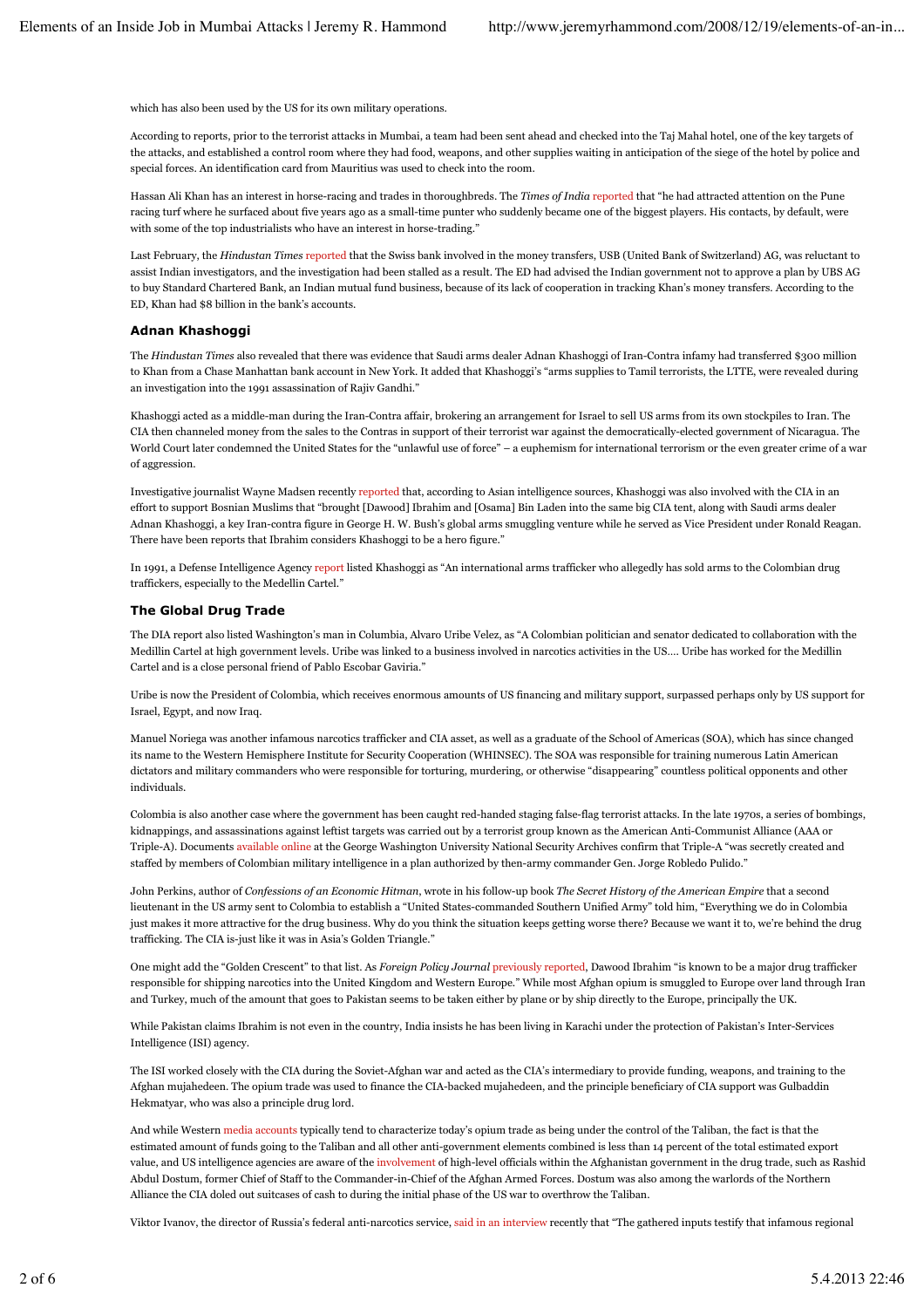drug baron Dawood Ibrahim had provided his logistics network for preparing and carrying out the Mumbai terror attacks by the militants." He added that "The super profits of the narco-mafia through Afghan heroin trafficking have become a powerful source of financing organized crime and terrorist networks, destabilizing the political systems, including in Central Asia and Caucasus."

## **A Protected Man in India**

The \$300 million transfer to Hassan Ali Khan from Adnan Khashoggi was "only the tip of the iceberg", an official from ED told the *Hindustan Times*. There was also evidence of another \$290 million, for instance, in two shell companies in the British Virgin Islands. This was among the evidence obtained from the laptop computer seized from Khan's home in Pune.

In addition to the money transfers, the ED was investigating Khan's possession of three Indian passports. He held passports issued from Pune, Patna, and Mumbai, and had also applied for additional passports from Guwahati and Chandigarh. He and his wife had applied for citizenship in Switzerland.

But it wasn't only the Swiss bank's apparent unwillingness to cooperate with Indian investigators that was slowing progress in the inquiry into Khan's dealings. The *Times of India* reported in February that although the Prevention of Money Laundering Act provided for his arrest, the ED had yet to do so. The ED was "acting cautiously in this case, sources said." The paper added that "It is shocking that Khan could have concealed all that money without Indian agencies getting to know of it."

The report says that "The lack of evidence on the transactions seems to have prevented ED from arresting Khan", while at the same time noting that "The alleged presence of names of Indian politicians also found from Khan's initial questioning by the income tax and ED officials immediately after the raid last year, don't figure anywhere in the submissions made by the ED to the HC [High Court]. The Income tax department has failed to get information from the ED on the sources of the \$8 bn, despite asking for it again and again."

In September, the *Times of India* reported that the intelligence community was "seething with anger for being blamed by politicians for its 'failure' to prevent" a series of bombings across the country. A senior intelligence official responded to the charges by telling the *Times of India* that it was the politicians who were at fault, and connected Khan to investigations of terrorism.

"Take the case of Hassan Ali, the Pune-based businessman," he said. "He was under the scanner of several Central agencies, including the Intelligence Bureau, Enforcement Directorate, Directorate of Revenue Intelligence and other bodies. Finally it was found that he had handled hawala transactions valued at a mind-numbing Rs 35,000 crore through Swiss banks."

Hawala is an informal money transfer system that is an alternative to formal banking institutions. Often, relatively little money actually exchanges hands between hawala brokers, who operate on an honor system. An amount deposited with one broker is not actually moved to another broker on the receiving end. Rather, that amount is simply taken from the receiving broker's own reserves. The only funds that actually need be transferred are those used to offset imbalances between brokers, and there is no record of the transaction between the sender of the funds and the beneficiary.

The hawala system is thus ideal for moving illicit funds and for money laundering. According to a World Bank report, "The bulk of drug-related financial flows within Afghanistan, and also to and from neighboring countries (primarily Pakistan), occur through the ubiquitous hawala (informal financial transfer) system."

The report also notes that "Dubai appears to be a central clearing point for international hawala activities, and various cities in Pakistan also are major transaction centers." Dubai is a central location for the financial operations of Dawood Ibrahim's D-Company.

The September article from the *Times of India* continued, "The bank accounts were traced and he [Khan] was brought in for interrogation. How was it possible for a businessman to have access to so much cash, was the question on everyone's mind. The probe was stymied midway by vested interests with political clout. Ali has done the vanishing act. His wife and brother-in-law too are missing. 'Why was he allowed to go scot free?' asked an IPS [Indian Police Service] officer.

"Sources said there was no evidence of any concrete link between Ali and terror funds. 'Nevertheless, why was he taken off the hook? In any other country, he would have been put through the grind given the volume of his transactions. But in India he has been treated with kid gloves because of the political backing that he enjoys,' another official said.

"In another case, the Mumbai crime branch had gathered evidence about the alleged links between a famous Pune businessman and Pakistan-based brother of don Dawood Ibrahim, Anees Ibrahim.

"An eyewitness gave a detailed account of the goings-on between the businessman and Hamid Antulay, Dawood's nephew in Dubai, and later between the trader and Anees in Karachi. However, the businessman has not been arrested despite the disclosures made more than a year ago. 'We are expected to fight crime, but politicians do not give us a free hand,' a crime branch officer complained."

#### **Mohammed Ali**

The *Times of India* also noted that "Dawood Ibrahim's key contact person is Mohammed Ali, who is known to control smuggling operations in city docks. 'Any consignment can be taken out or brought into the country by Ali's huge gang. A detailed dossier on his activities, which has serious security implications for the country, has been sent to the Union home department. But there has been no response so far,' an official said."

Mohammed Ali also seems to be a protected person in India. Just days after the Mumbai terrorist attacks, the *Times of India* stated that Mumbai residents "now know their government has done nothing at all to protect the country's financial capital", and again noted that "The Intelligence Bureau (IB) has sent a detailed dossier about the activities of one Mohammed Ali, who is the uncrowned king of the docks. A close aide of Karachi-based terrorist Dawood Ibrahim, Ali smuggles petrol, diesel, drugs, arms and other contraband with impunity."

"There are strong indications," the *Times of India* added, "that the D-gang actively collaborated with the terrorists in these attacks. And yet, the government is reluctant to move against Ali and his gang because he enjoys the patronage of a powerful politician, known to be a business partner of Dawood."

The article adds, however, that "Any terror operations needs vast funds, via the hawala route. But the authorities are still to crack down on hawala operators. Recently, they picked up Hasan Ali, a racehorse owner in Pune.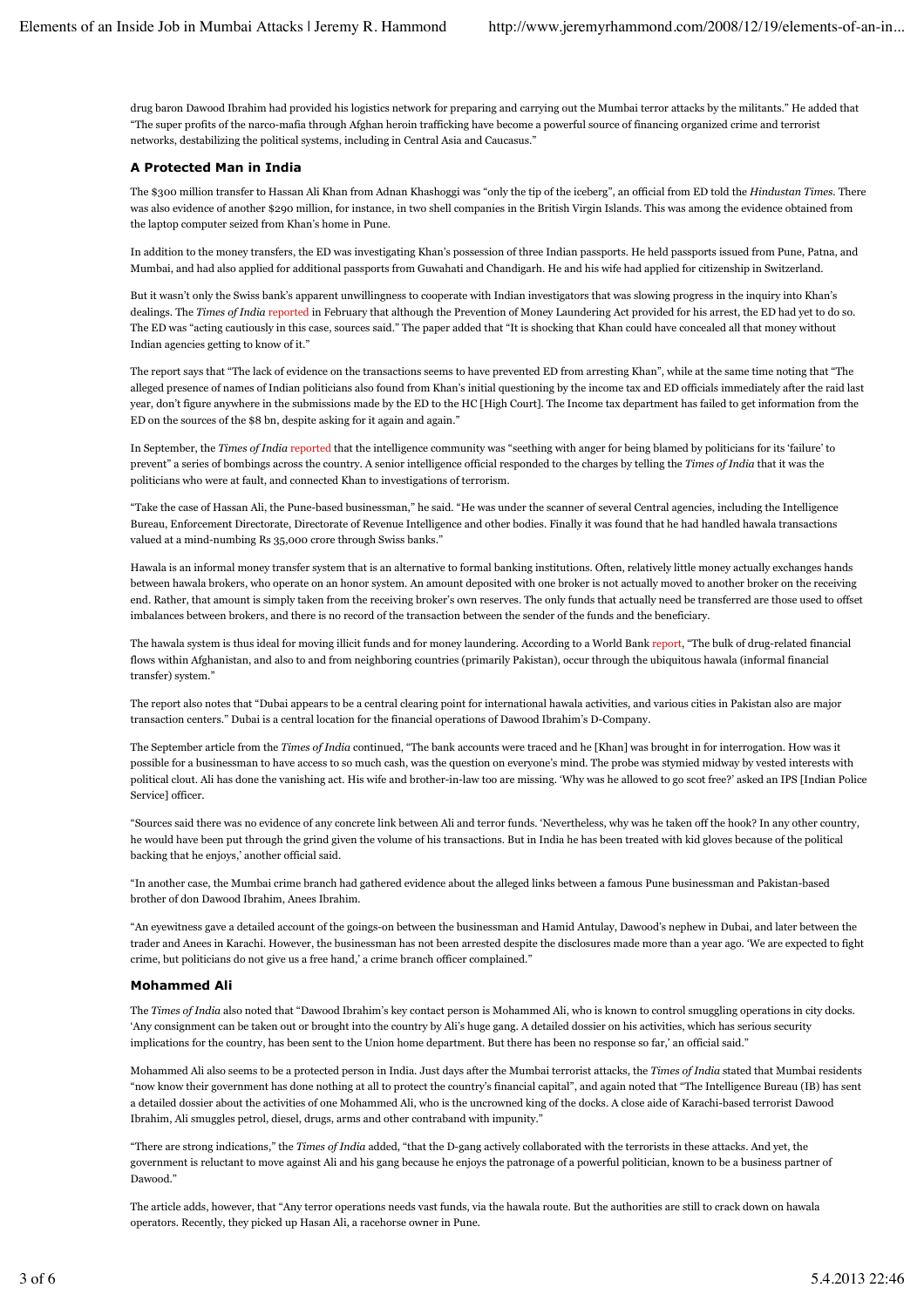"A joint probe by the IB [Intelligence Bureau], enforcement directorate [ED] and directorate of revenue intelligence revealed that Hasan Ali had handled hawala transactions worth a whopping Rs 35,000 crore, much of it belonging to two Maharashtra politicians."

A police officer told the *Times of India* at the time, before his recent arrest and while he was still missing, "I will not be surprised if Hasan Ali has been done away with. He is the man who knows too much."

#### **Hemant Karkare and False Flag Terror**

Maharashtra Anti Terrorism Squad (ATS) chief Hemant Karkare, who also formerly an officer in India's Research Analysis Wing (RAW) intelligence agency, had been in the spotlight for leading the investigation into a series of bombings in the town of Malegaon that was originally blamed on Pakistani-based Muslim terrorists. But Karkare's probe revealed that the perpetrators were in fact Hindu extremists. Included in the arrests was a serving army officer, Lt. Col. Prasad Shrikant Purohit.

The revelations of false-flag terrorism being carried out by home-grown elements sent shock waves through the political establishment.

As the *Independent* reported on November 23, just days before the attacks on Mumbai, "Bomb attacks are not uncommon in India – there has been a flurry in recent months – but police usually blame them on Muslim extremists, often said to have links to militant groups based in either Pakistan or Bangladesh. As a result, the recent cracking of the alleged Hindu cell has forced India to face some difficult issues. A country that prides itself on purported religious and cultural toleration – an ambition that in reality often falls short – has been made to ask itself how this cell could operate for so long. India's military, which prides itself on its professionalism, has been forced to order an embarrassing inquiry.

"The near-daily drip of revelations from police has also caused red faces for India's main political opposition, the Hindu nationalist Bharatiya Janata Party (BJP), ahead of state polls and a general election scheduled for early next year. The BJP and its prime ministerial candidate, Lal Krishna Advani, have long accused the Congress Party-led government of being soft on terrorism that involved Muslims. However, the BJP has refused to call for a clampdown on Hindu groups, and last week Mr Advani even criticized the police over the way they questioned one of the alleged cell members…"

Karkare was put under immense political pressure and was heavily criticized by Hindutva (Hindu nationalist) leaders and members of the BJP. He had received a number of death threats as a result of his investigation, including a threatening call just one day prior to the attacks in Mumbai last month.

Karkare was killed during those attacks. Rumors with far-reaching implications began to spread immediately that he had been deliberately targeted.

Images of Karkare putting on an ill-fitted bullet proof vest just before his death were widely shown on Indian television. *Indian Express* noted, "His last visuals as seen on TV showed him working with his men near the VT station [Victoria Terminus, the former name of the Chatrapati Shivaji central train station], the target of one of the attacks, although it is perplexing at this point in time why such a senior officer ended up getting exposed to a brazen terrorist attack. Initially, he was shown wearing a shoddy helmet normally seen used by constables during riots. A little later, a policeman lowers a flimsy bulletproof vest over his shoulders, one that was obviously of little protection when those fatal shots were fired at him."

According to the Pakistan *Daily Mail*, Karkare and several of his colleagues "had received information that their colleague Sadanand Dutt had been injured in the gunfire at the Cama and Albless Hospital for women and children." As they were driving their truck to the scene, according to the only police officer to survive that attack, Arun Jadhav, "two terrorists stepped out from behind a tree and opened fire with automatic rifles".

The *Daily Mail* article implicated Hindutva elements and Indian intelligence in terrorist attacks, stating that Bal Thakeray, the leader of Shiv Sena, a Hindu nationalist party, has "publicly pronounced in the past to setup Hindu suicide squads to target Muslims in India and Pakistan", and claiming that "The terrorist activities and training needs of these groups are closely coordinated by the Indian intelligence agencies, particularly RAW", which "trained the Tamil separatists groups of Sri Lanka such as the Liberation Tigers of Tamil Elam (LTTE) to start [a] militant secessionist movement based on terrorism in the Sri Lanka's Jaffna peninsula."

A government investigation into the assassination of Prime Minister Rajiv Gandhi, the Jain Commission, in fact confirmed that "The LTTE was getting its supplies, including arms, ammunition, explosives, fuel and other essential items for its war in northern Sri Lanka against the Indian Peace Keeping Force from Tamil Nadu. That too with the support of the Tamil Nadu government and the connivance of the law enforcement authorities."

As noted previously, the investigation found that Adnan Khoshoggi had dealt arms to the LTTE. The commission's report also noted that LTTE's involvement in arms smuggling and other illicit activities "were tolerated" and that a number of murders demonstrated the "impunity with which the LTTE could operate in India."

Earlier this week, Amin Solkar, a lawyer in Mumbai, pressed the High Court to launch an independent investigation into the circumstances under which Karkare was killed. According to *India Today*, "The Muslims in Malegaon have always claimed Karkare was killed by Hindutva militants and not by Qasab."

"Qasab" is an alternate spelling for "Kasab", a reference to Azam Amir Kasab, the only terrorist from last month's attacks to be captured alive. A transcript of his confession to interrogators was leaked to the media and contains the following statements: "When we were coming out of the hospital premises, we suddenly saw one police vehicle passing in front of us. Therefore, we took shelter behind a bush.

"Another vehicle passed in front of us and stopped at some distance. One police officer got down from the said vehicle and started firing at us. One bullet hit my hand and my AK-47 dropped down. I bent to pick it up when second bullet hit me on the same hand. I got injured. Ismail opened fire at the officers who were in said vehicle. They got injured and firing from their side stopped." Kasab and his companion, Ismail, then removed the bodies of three dead officers and apprehended the vehicle.

Assuming this incident is the one in which Karakare and his colleagues were killed, this characterization of events seems to cast doubt on the theory that the officials were deliberately targeted for assassination, set up and ambushed. But the Joint Commissioner of Police Rakesh Maria, who is in charge of the investigation into the attacks, Rakesh Maria, has rejected the authenticity of the confession document.

Pakistan's *The News* reported earlier this week that "A Pakistani lawyer C M Farooque claimed that many people, including Ajmal Kasab, were arrested before 2006 from Kathmandu by the Indian agencies with the help of Nepalese forces." Farooque said he was contacted by Kasab's parents and had filed a petition with the Nepalese Supreme Court with regard to the disappeared individuals last February. "The people arrested in Nepal," the report added, "had gone there on legal visa for business but Indian agencies were in the habit of capturing Pakistanis from Nepal and afterwards implicated them in the Mumbai-like incidents to malign Pakistan."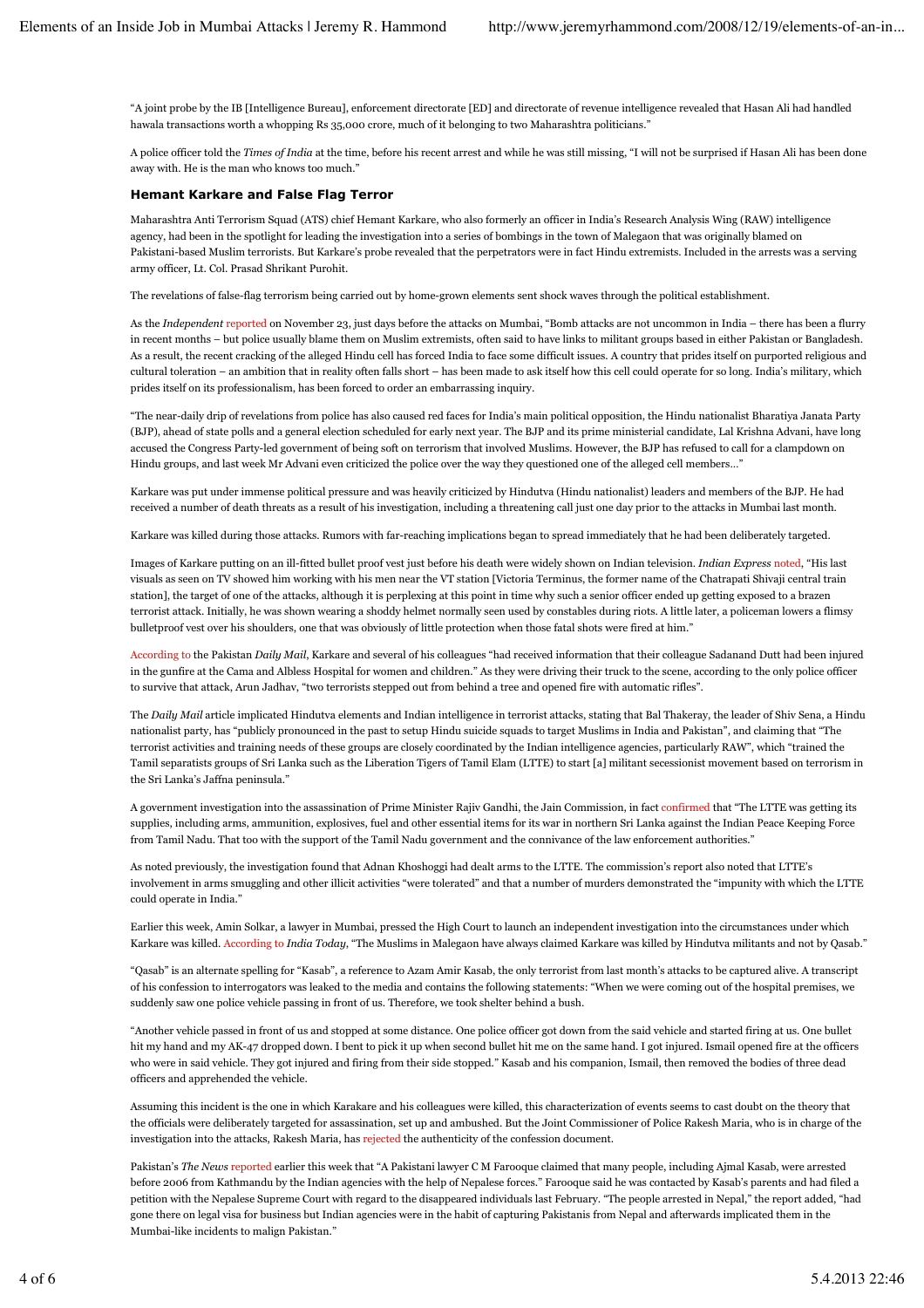Kasab is from the Punjab province of Pakistan. Rakesh Maria said last week that "He expressed his desire to write a letter to his parents. He wants to write the letter saying he was misled by the group."

More questions about the death of Hemant Karkare were raised this week by Union Minority Affairs Minister A. R. Antulay, who also implied that he may have been deliberately targeted with the involvement of others. "Superficially speaking they [the terrorists] had no reason to kill Karkare. Whether he was a victim of terrorism or terrorism plus something I do not know," he told reporters.

"Karkare found that there are non-Muslims involved in the acts [of] terrorism during his investigations in some cases. Any person going to the roots of terror has always been the target." He added that "There is more than what meets the eye" with regard to Karkare's killing.

After coming under fire for his remarks, he responded by asking, "How come instead of going to Hotel Taj or Oberai or even the Nariman House, he went to such a place where there was nothing compared to what happened in the three places?" He asked, "Why all the three (Hemant Karakre, Vijay Salaskar and Ashok Kamte) went together. It is beyond my comprehension."

He later defended his remarks further, asking, "Who had sent them to Cama Hospital? What were they told that made them leave for the same spot in the same vehicle?" He added, "I repeat what I had said. I had not said who had killed them but only questioned who had sent them there in that direction."

Rajiv Pratap Rudy, spokesman for the BJP party called the remarks "obnoxious" and called for a "clarification from the Prime Minister" whether this was a private view or one held by his government. Congress spokesman Abhishek Singhvi said, "we do not accept the innuendo and the aspersions cast" by Antulay's remarks. "This should be the end of the matter. The Congress does not agree with Antulay's statement."

Others were more inclined to take the remarks seriously. Union Minister Vilas Paswan noted that Antulay was from Maharashtra and suggested he must therefore have "more information".

Vijay Salaskar, who, as previously noted, was killed along with Karkare, "had closely investigated the entrenched links between a prominent gutka [a betel-nut and tobacco based product] manufacturer and the Dawood gang," *The Times of India* reported in an editorial piece. "He had unearthed a mass of evidence about the manufacturer's visit to Dubai, where he met Hamid Antulay, a nephew of Dawood, and then went on a false Pakistani passport to Karachi where he met the don and his brother Anees. The purpose of the visit was to settle a business dispute with a rival.

"Salaskar found out that the manufacturer was Dawood's partner in the gutka business, alongside a leading politician who dabbles in real estate development. Despite Salaskar's best efforts, he was never allowed even to summon the manufacturer for questioning."

The editorial continued, "The details of Dawood's vast business transactions and the man fronting it are available with the Central government. But there is inaction. Is it any wonder the security agencies are deeply cynical about enforcing law and order and protecting the country? Is it any wonder the people are enraged?"

On December 6, Maharashtra's former revenue minister Narayan Rane alleged in a press conference that the terrorists who had attacked Mumbai the week before received "logistical and financial" support from a number of politicians. According to the *Press Trust of India*, Rane also alleged that former chief minister Vilasrao Deshmukh had links with a person connected with fugitive gangster Dawood Ibrahim."

## **Indians Arrested in Connection with Attacks**

Two Indians were also arrested in connection with the recent Mumbai attacks. One of the men, Tauseef Rahman, reportedly bought SIM cards that were used by the terrorists, which were purchased in Calcutta according to a report from the *Associated Press*. The other, Mukhtar Ahmed, was an undercover operative of for a special counter-insurgency unit of the Calcutta police force.

Another Indian citizen, Faheem Ansari, was arrested in February and is now being questioned about his possible involvement. According to the AP, he was found "carrying hand-drawn sketches of hotels, the train terminal and other sites that were later attacked". According to lead investigator Rakesh Maria, "Ansari was trained by Lashkar and sent to do reconnaissance."

India's top law enforcement official, Home Minister Palaniappan Chidambaram, apologized for failing to stop the attacks, saying "There have been lapses. I would be less than truthful if I said there had been no lapses."

In fact, as previously reported by *Foreign Policy Journal*, Indian intelligence had numerous warnings of an imminent attack, both from its own sources and from the US. The warnings were specific, including that it would come from the sea. Mumbai, and even the Taj Mahal hotel, were identified as specific targets.

Additionally, Rakesh Maria said his investigation was looking into the possible involvement of Riyaz Bhatkal, the leader of the Indian Mujahideen (IM), in the attacks. "We are looking at various possibilities about who could have provided vital local support and intelligence. Bhatkal being a local person is known to have links with terror outfits."

In October, *Indian Express* reported that Bhatkal and a terrorist named "Shahrukh" might be the same individual. "Sources said that since his name was linked to the 1993 Mumbai blasts, Bhatkal may have used the name Shahrukh to protect his identity," the newspaper said. One official said, "For the 1993 blasts, he arranged money from Pakistan through hawala channels. But he could not be arrested." In addition, "Officials also suspect an underworld link to the blasts. 'Since Bhatkal's name came up in the Mumbai blasts, it is evident that he is an important financial link for the underworld,' said a source."

## **Whitewash of the Attacks**

*Foreign Policy Journal* previously reported on indications that the role of Dawood Ibrahim and his network of organized crime in the attacks in Mumbai last month is being downplayed by both Pakistan and the US and assessed that this was "possibly the result of a deal taking place behind the scenes between the governments of the US, Pakistan, and India, to have others involved in the Mumbai attacks turned over while quietly diverting attention from a man who some say could reveal embarrassing secrets about the CIA's involvement in criminal enterprises."

What's clear now, as further developments have come to light, is that there are also elements within India, both in the criminal underworld and the government, that are perfectly willing to see the role in the Mumbai attacks of an even larger shadowy international criminal network whitewashed; a network with links to numerous moneyed interests, including trafficking in drugs and arms, and to numerous intelligence agencies, including the ISI, the CIA, and India's own RAW.